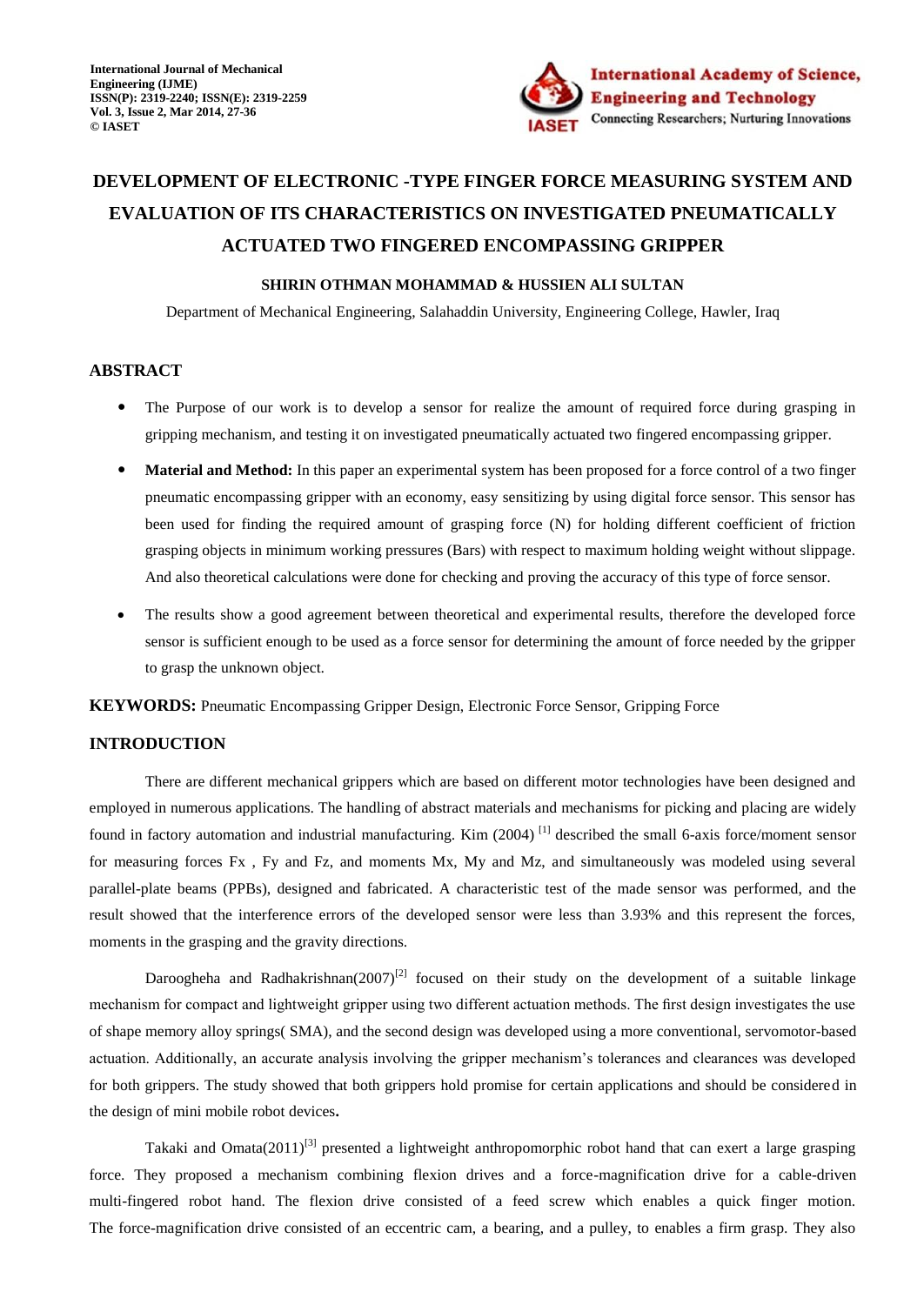proposed a 3-D linkage for the thumb, which was consists of four links and was driven by a feed screw, it can oppose to a large force exerted by the force-magnification drive. They experimentally verified that the maximum fingertip force of the hand exceeds 20 N and that the thumb can hold a large force of 100 N. The time to fully close the hand using the flexion drives was 0.47 second. But after the fingers make contact with an object, the time to achieve a firm grasp using the grasp-magnification drive was approximately 1 second. [Carbone](http://www.sciencedirect.com/science/article/pii/S0736584510001237) and [González](http://www.sciencedirect.com/science/article/pii/S0736584510001237) (2011)  $^{[4]}$  described the development of a grasping model for LARM Hand IV, which was a robotic hand having three 1-DOF anthropomorphic fingers. A control algorithm have been tested for regulating the grasp force that was provided by each finger in order to achieve a suitable firm grasp even in dynamic conditions.

[Shirafuji](http://www.sciencedirect.com/science/article/pii/S0921889012001200) and [Hosoda](http://www.sciencedirect.com/science/article/pii/S0921889012001200) ( $2012$ <sup>(5)</sup> developed an anthropomorphic human scale robot hand equipped with an elastic skin in which two types of sensor were randomly embedded. One of these sensors was a piezoelectric film which can be used for the detection of pressure changes, while the other was a strain gauge which can measure static pressure. They show that this system can control the grasp force of the robot hand and adapt it to the weight of the object. But [Kim](http://www.sciencedirect.com/science/article/pii/S0888327011003827) *et al* (2012)<sup>[6]</sup> developed two cylindrical-type finger force measuring systems with four force sensors for left and right hand fingers. The developed finger force measuring system can measure the grasping force of each patient's finger and the measured results could be used to judge the rehabilitation extent of each finger. The grasping force tests of men and women were performed using the developed cylindrical-type finger force measuring systems. The tests confirm that the average finger forces of the right and left hands for men were about 194 N and 179 N, and for women were 108 N and 95 N.

Yaqub and Atif( 2012)<sup>[7]</sup> designed and developed a tele-operated robotic hand system which was intended for providing solutions to industrial problems like robot reprogramming, industrial automation and safety of the workers working in hostile environments. The robotic hand system works in the master slave configuration where the Bluetooth was used as the communication channel for the tele-operation. The results showed that the successful establishment of communication between master and slave at a rate of 10 packets per second, which was sufficient for smooth motion of the system.

Her *et al* (2013)<sup>[8]</sup> modularized anthropomorphic robotic hand that requires fewer actuators to control its total degrees of freedom. Two types of fingers were derived from a single kinematic inversion of the Watt six-bar chain, each then transformed into a seven-bar mechanism by adding a pivoting ground link. Both finger mechanisms were operated with a tendon drive system. Using two more links in the design of the robotic fingers enables better imitation of the motion and grasping an object. Langde and Jaju( 2013)<sup>[9]</sup> provide a review to cover methodologies in compound gripper, multifunctional gripping technologies, and concentric gripping. They also made innovations in gripping techniques and suggests improvements using innovative changes in existing grippers.

A gripper is an end-of-arm tooling used on robots for grasping, holding, lifting, moving and controlling of materials whenever they are not processed. For repetitive cycles, heavy loads and under extreme environments, grippers had to be developed to substitute for human hands. In the 1960s, after the emergence of modern robots, grippers replaced human hands on numerous occasions. Robot-gripper systems are found to be effective for repetitive material handling functions in spite of their initial capital and ongoing maintenance expenses because of their reliability, endurance and productivity. For manufacturing systems where flexibility is desired, the cost of a suitable gripper may even go higher since they require additional controls, sensors and design needs with regards to being able to handle different parts [10].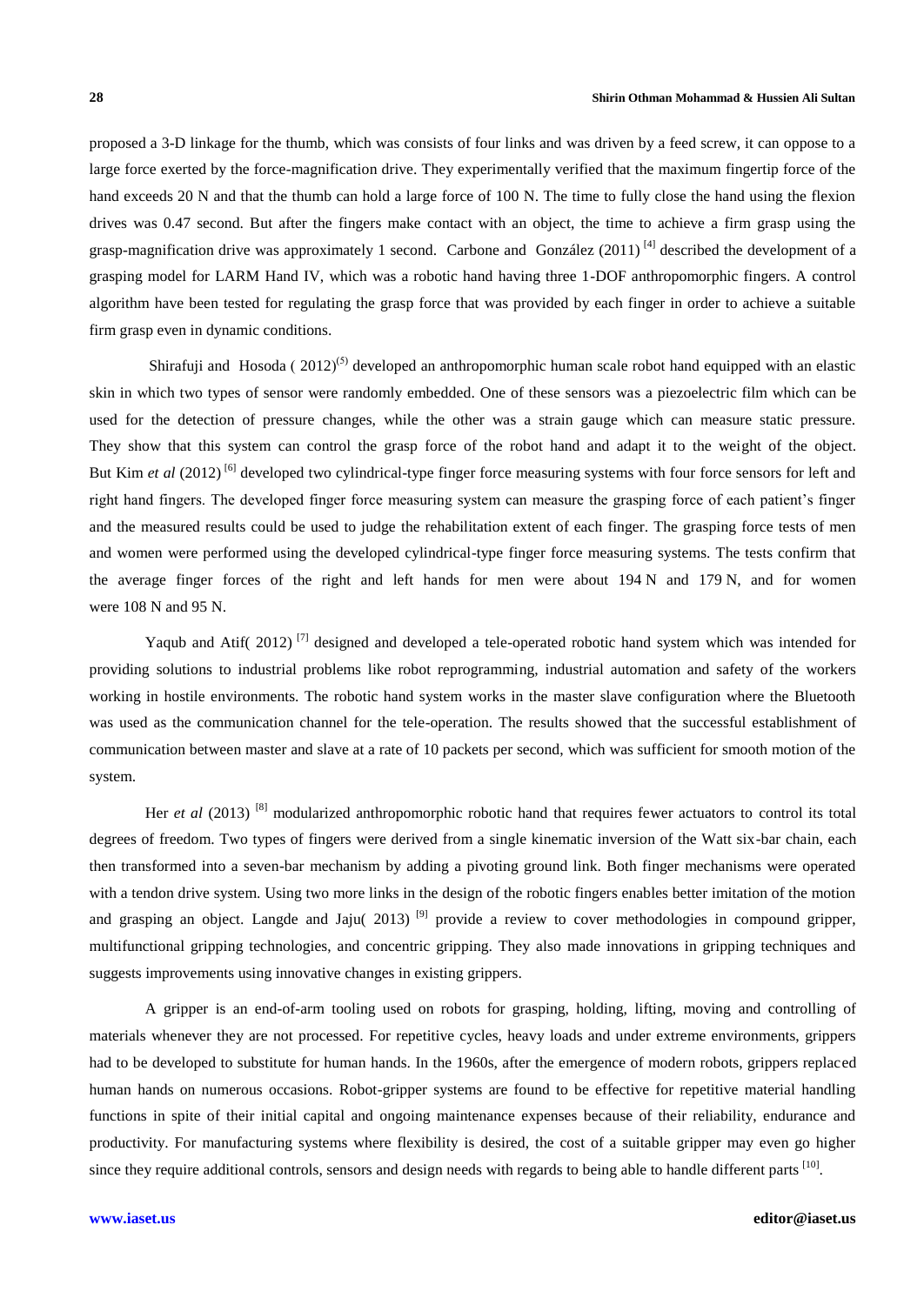#### **Development of Electronic -Type Finger Force Measuring System and Evaluation of its Characteristics 29 on Investigated Pneumatically Actuated Two Fingered Encompassing Gripper**

Pham and Tacgin (1992)<sup>[11]</sup> built a hybrid expert system that employs both rule-based and object-oriented programming approaches. Typically, gripper mechanisms and major features are defined by their driving forces. The driving forces for robot grippers are usually electric, pneumatic, hydraulic; or in some cases, vacuum, magneto-rheological fluid and shape memory, etc. Grippers with electric motors have been used since 1960 and many other grippers adopted motor driven mechanisms. Basically, this type of systems included step motors, ball screws, encoders, sensors and controllers. As the arms approach the object, distance, force, weight and slip are detected by sensors. At the same time, a controller regulates the force, speed, position and motion. Friedrich *et al* (2000) (12) developed sensory gripping system for variable products and used multiple sensors to measure the grasping force, weight and slip. Lee and Nicholls (1999)<sup>[13]</sup> comprehensively reviewed the field of tactile sensing for contact and slip. Tremblay and Cutkosky (1993)<sup>[14]</sup> considered slip detection, but Howleg *et al* (1996)<sup>[15]</sup> divided slip into four stages; pre-slip tension, slip-start, post-movement and stop, to better analyze grasping of parts.

Another way of actuating the robot gripper is through pneumatic (or hydraulic) systems. Pneumatic systems have been developed because of their simplicity, cleanliness and cost-effectiveness. Ottaviano *et al* (2000)<sup>[16]</sup> developed grasp-force control in two-finger grippers with pneumatic actuation. They proposed force control in a two-finger gripper with a sensing system using commercial force sensors. A suitable model of the control scheme has been designed to control the grasping force. Experiments showed the practical feasibility of two-finger grippers with force controlled pneumatic actuation.

Qassab et al  $(2013)^{[17]}$  investigate a new design and prototyping method for pneumatically actuated hand of robot, consisted of two curved fingers using several plate beams made from low carbon steel. The design was based on static analysis using non-linear finite element method; derived equations for stress and deformation of the hand; and, found the maximum holding weight of designed hand. Nazural et al  $(2013)^{[18]}$  discussed smoothing the grasping force analysis and optimization of the three fingertips grasp by using Gaussian filtering method( computational Gaussian algorithm) in which developed in their previous work called GloveMAP. It was designed to reduce the overshoot signal and suitable to be used for filtering grasping force input signal while minimizing the rise and fall time of the grasping object.

In order to achieve a level of precision gripping just like humans hand, the present research was aimed to design and work on highly versatile, multi fingered robotic hands that offered a multiple degrees of freedom, and achieved grasping with two fingered robot grip in respect to the applied pressure and the holding weight, and to found the amount of force applied by using digital weight sensor fixed on the hand. Double acting pneumatic cylinder was used to perform a grasping process on different work pieces depending on their weight and coefficient of friction.

# **MATERIALS AND METHODS**

**A. Analysis and Fabrication of a Flexible Gripper:** In order to complement the efforts and realize the full benefits of reconfigurable and flexible manufacturing systems, the designed prototype of a flexible gripper system was based on pneumatically actuated piston ring which was connected to a slider Figure 1; then the fingers were jointed to the two flexible linkages.

Figure 2 shows kinematic scheme of the gripping mechanism. The crank slider mechanism (DEG) represents the gripping system of the hand prototype; the piston is the actuation component; the coupler  $(CQ)$  is the finger link; and  $(L)$  is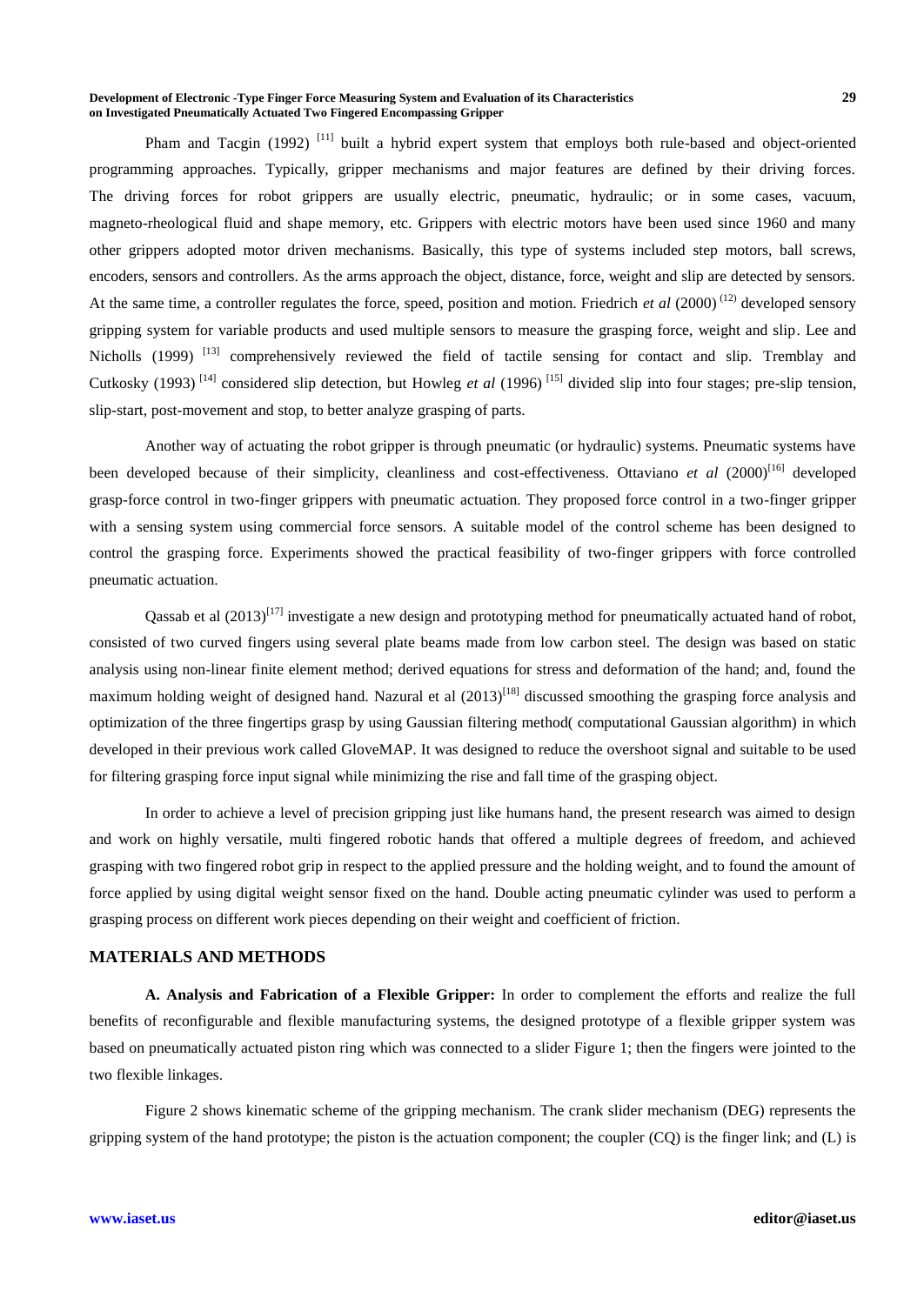the crank length of the hand; the length of the crank and coupler are denoted by (b) and (c); (r) is the minimum distance between the point D and the piston axis. The angle β between links DC and DE is constant and it is right angle (90˚).

In this mechanism the linear motion of a piston rod was converted to the circular motion of the fingers. The actuator was able to give the prescribed maximum force of (152.6N) under working pressure of (6 Bars). The amount of force exerted during grasping was measured by a commercial weight sensor.

**B. Weight Sensor Description:** The model Electronic kitchen weight sensor SF 400 (china) as seen in Figure 3, consists from the load cell Figure 4 which is a [transducer](http://en.wikipedia.org/wiki/Transducer) that is used to convert a [force](http://en.wikipedia.org/wiki/Force) into an [electrical signal.](http://en.wikipedia.org/wiki/Electrical_signal) This conversion is indirect and happens through a mechanical arrangement, the force being sensed deforms a [strain gauge.](http://en.wikipedia.org/wiki/Strain_gauge) The strain gauge measures the deformation [\(strain\)](http://en.wikipedia.org/wiki/Strain_(materials_science)) as an electrical signal, because the strain changes the effective electrical resistance of the wire. The electrical signal output is typically in the order of a few volts and requires amplification by an [instrumentation amplifier](http://en.wikipedia.org/wiki/Instrumentation_amplifier) before it can be used. The output of the transducer can be scaled to calculate the force applied to the transducer. Figure 5 shows the weight sensor circuit diagram.

**C. Experimental Background and Tests:** After the gripper mechanism has been settled up and tested with the gripping mechanism shown in Figure 6, it has been possible to measure the grasp forces in different working pressures for several kinds of samples in the way that each load cell could read the amount of load that exactly acts on the finger. During the experiment three types of samples were used (rubber, solid metal and plastic bottle filled of water), and for each of them different values of weight was tested to be hold by the hand with the minimum working pressure without the slippage. Table 1 shows the data that obtained during the experimental work; As an initial point of view, the experimental results shows that by increasing the grasping weight the amount of grasping force was increased; this led to increasing actuating force by increasing the working pressure.

During grasping a bottle of water; because of the lower friction coefficient between the surfaces of the gripper fingers and the surface of the bottle; the amount of working pressure was doubled for grasping the same amount of other grasped object.



**Figure 1: The Detailed Sketch of the Parts of Gripper. Specifications of the Gripper: Piston Diameter (15mm), Piston Rod Diameter (5mm), Length of Stroke (20mm) Material: Carbon Steel**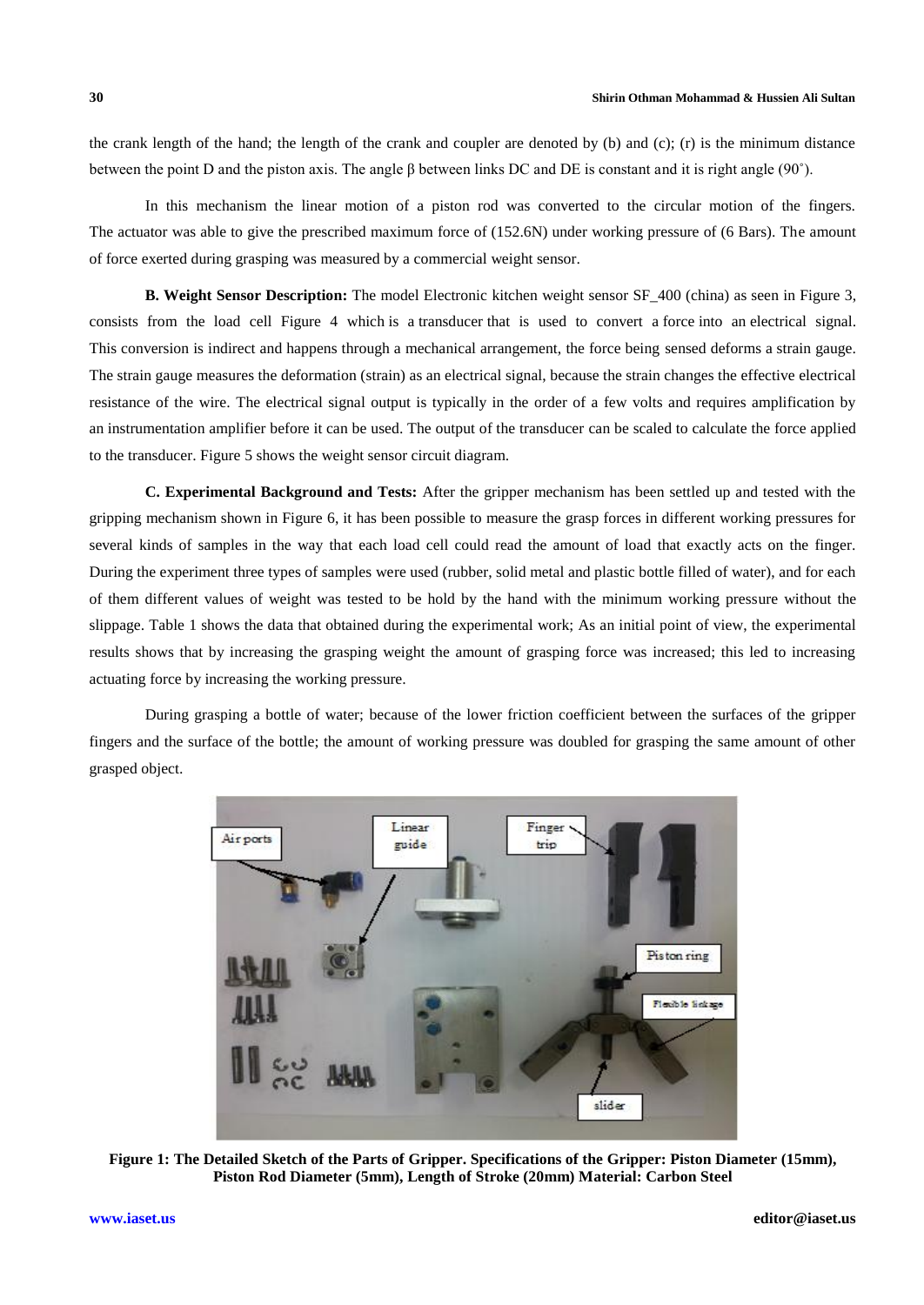**Development of Electronic -Type Finger Force Measuring System and Evaluation of its Characteristics 31 on Investigated Pneumatically Actuated Two Fingered Encompassing Gripper**



**Figure 2: Kinematic Scheme of the Gripping Mechanism**



**Figure 3: The Model Kitchen Weight Sensor Used in the Study**



**Figure 4: Load Cell, a [Transducer](http://en.wikipedia.org/wiki/Transducer) that is Used to Convert a [Force](http://en.wikipedia.org/wiki/Force) into an [Electrical Signal](http://en.wikipedia.org/wiki/Electrical_signal)**



**Figure 5: Weight Sensor Circuit Diagram**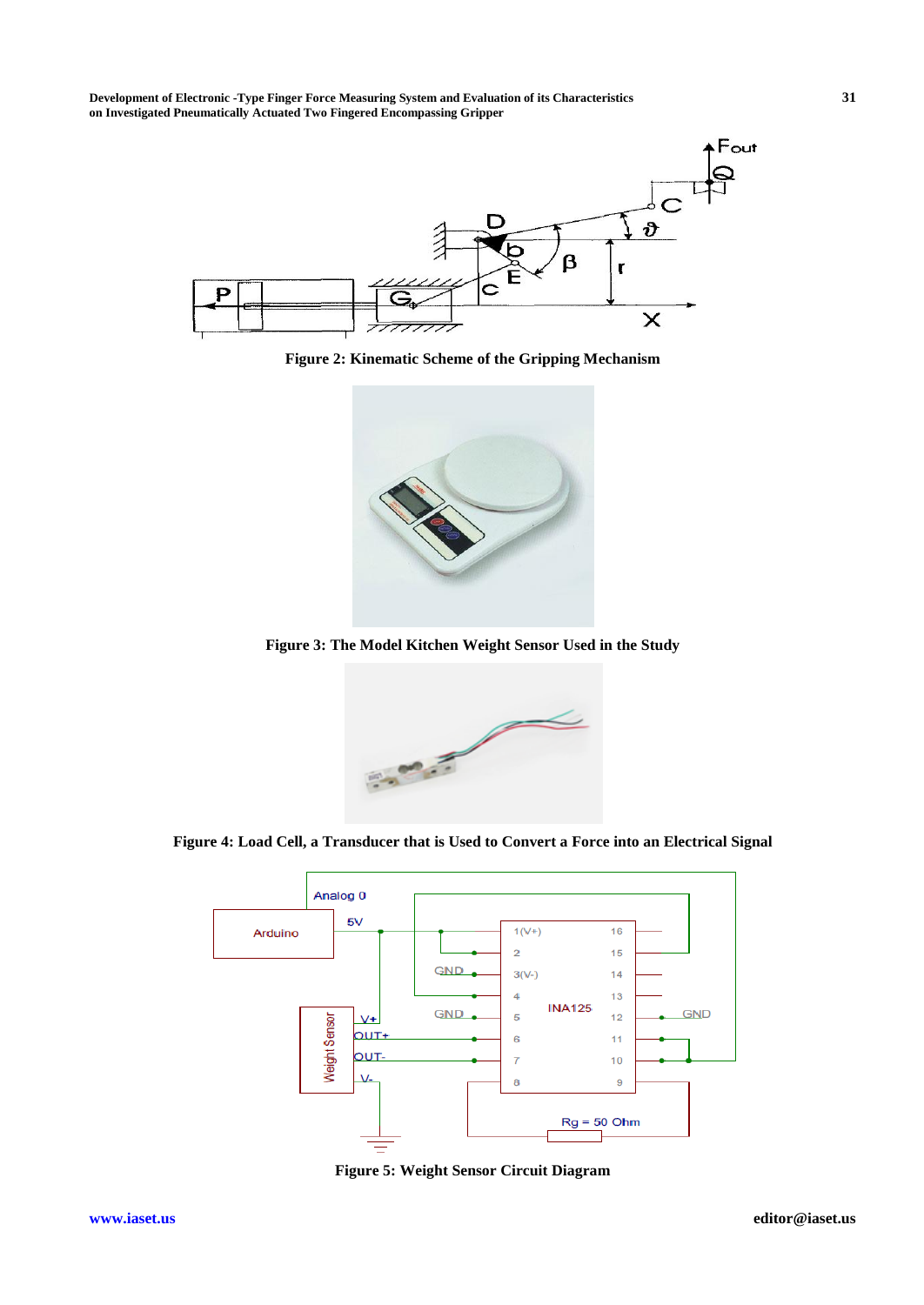

**Figure 6: The Gripper Mechanism has been Settled up (A) and Tested (B)**

| <b>Material</b>                     | N <sub>0</sub> | Working<br><b>Pressure (Bar)</b> | Weight of the<br>Sample (Gram) | <b>Force Sensor</b><br>$\textbf{Reading}(g)$ |
|-------------------------------------|----------------|----------------------------------|--------------------------------|----------------------------------------------|
| Rubber                              | 1              | 0.2                              | 4                              | 29                                           |
|                                     | $\overline{2}$ | 0.5                              | 10                             | 78                                           |
| Solid metal<br>(Carbone Steel)      | 3              | 0.5                              | 24                             | 80                                           |
|                                     | $\overline{4}$ | 1                                | 54                             | 175                                          |
|                                     | 5              | 1                                | 104                            | 212                                          |
|                                     | 6              | 1.5                              | 154                            | 235                                          |
|                                     | 7              | 1.6                              | 204                            | 275                                          |
|                                     | 8              | 2.5                              | 254                            | 450                                          |
|                                     | 9              | 2.5                              | 304                            | 524                                          |
|                                     | 10             | 2.5                              | 354                            | 530                                          |
|                                     | 11             | 2.6                              | 404                            | 540                                          |
|                                     | 12             | 3.5                              | 454                            | 720                                          |
|                                     | 13             | 4                                | 504                            | 900                                          |
|                                     | 14             | 7                                | 604                            | 1000                                         |
| Plastic bottle filled<br>with water | 15             | 3.5                              | 100                            | 617                                          |
|                                     | 16             | 4                                | 200                            | 725                                          |
|                                     | 17             | 5                                | 300                            | 960                                          |
|                                     | 18             | 5.5                              | 400                            | 990                                          |
|                                     | 19             | 6                                | 500                            | 1125                                         |

**Table 1: The Data that Obtained during the Experimental Work**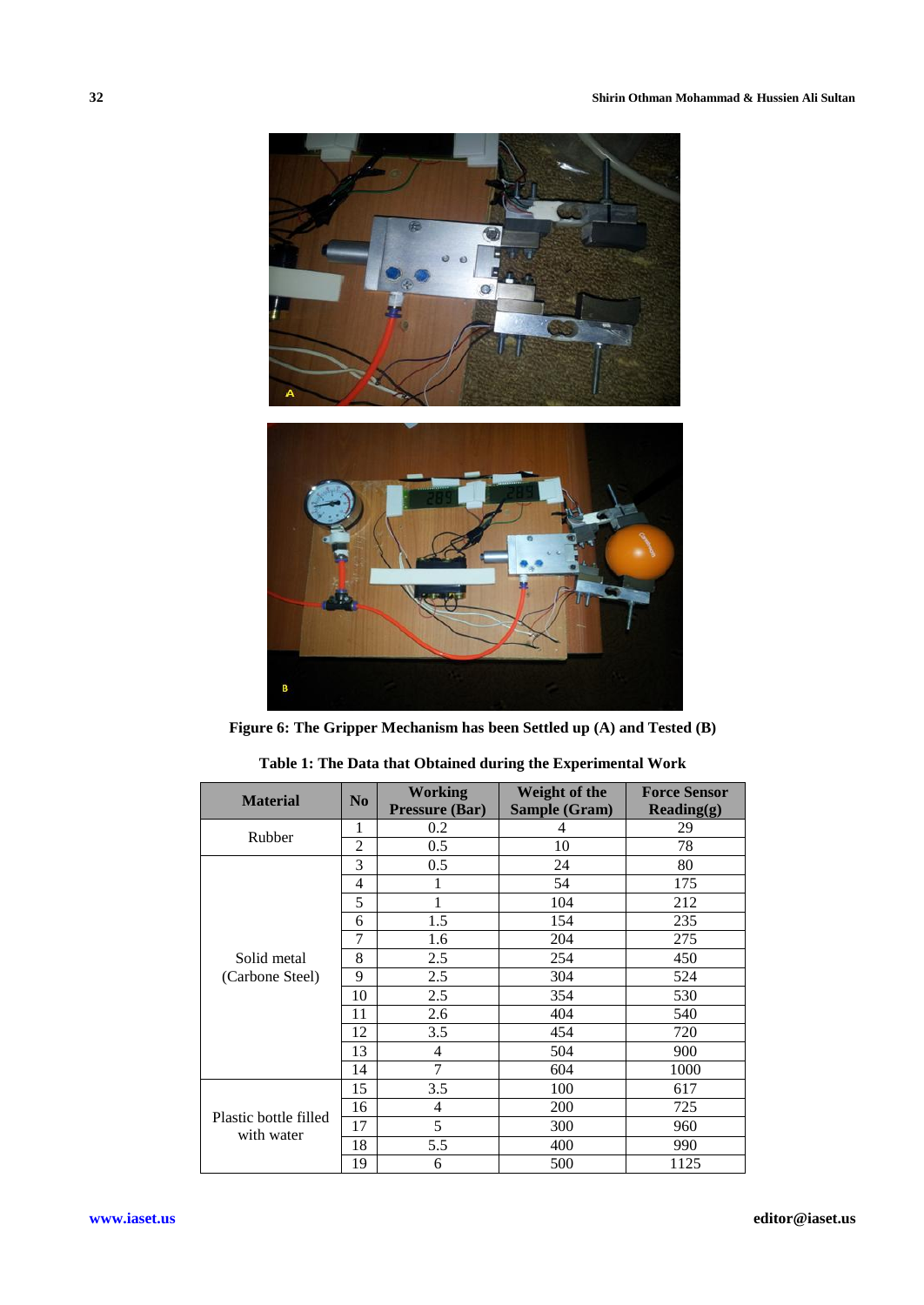## **RESULTS AND DISCUSSIONS**

The study focused on calculating the gripping force and the sliding torque on the investigated gripper. The encompassed grip was preferred on friction grip because it requires one fourth the forces required for holding the same object, and it provide more strength and stability Figure 7. The calculations regarding the gripping force for the gripper have been achieved through the equation presented below  $[23]$ :

 $F_G = \frac{m}{2}$  $\frac{g+u}{2\mu}$ S

Where  $F_G$  = Gripping force (N)

**m:** Mass (gram)

- **g:** Gravitational acceleration (m/sec<sup>2)</sup>
- **a:** Gripper acceleration (In our case a=0, because the gripper is fixed)
- **μ:** Frictional coefficient
- **β:** Angle between jaws of the gripper= 90˚
- **s:** Safety factor(always greater than 1 for design purposes, but in this case =1 for case of comparison only)
- $\mu^{[19]}$  = 0.3 (finger surface: aluminum, work piece surface: steel)
- =0.2 (finger surface: steel, work piece surface: plastic)
- =0.075 (finger surface: steel, work piece surface: Rubber)

The calculated gripping force for each of the cases used in the study were found theoretically and compared with the results obtained experimentally by using the commercial force sensors as seen in Figure 8. The obtained amount of force experimentally was near to the values obtained theoretically in the case of grasping an object made from carbon steel in comparison with other materials; that is because when the gripping force acted on the strip of the load cell it stressed within the elastic limit of the metal strip so that the strip did not permanently deform and this led to inaccuracy data, unlike a case of gripping the carbon steel work pieces.

# **CONCLUSIONS**

The obtained results showed that the kitchen weight balance sensor can be used as a force sensor in an intelligent robot's fingers for stable grasping of an object. The newly modeled force sensor has the maximum error of about to 12% and the developed force sensor is sufficient enough to be used as a force sensor for determining the amount of force needed by the fingers of the gripper to grasp the unknown object.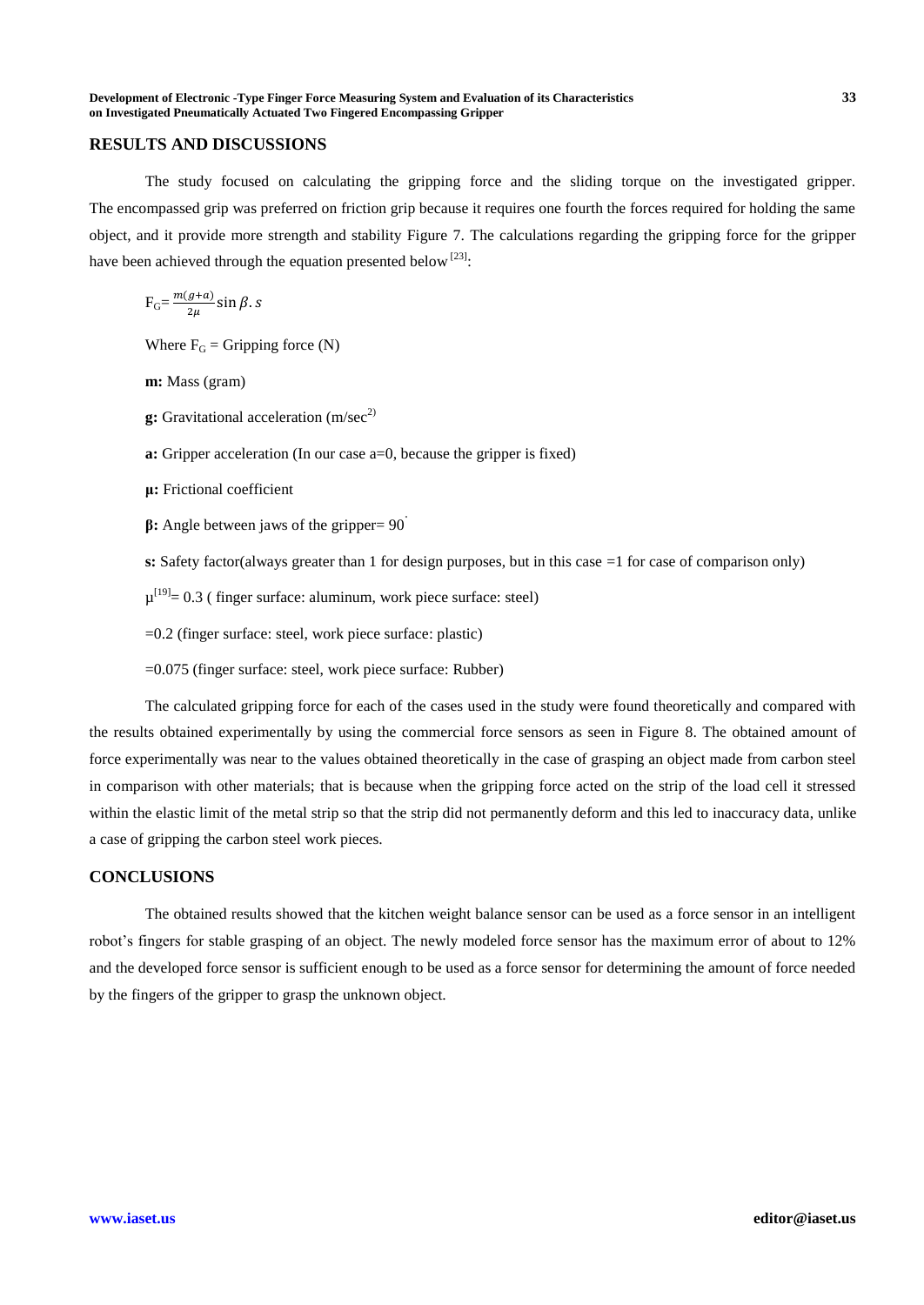





**Figure 8: Shows the Comparison between Theoretical and Experimental Results for Each of Three Cases (Rubber, Carbon Steel, Plastic Bottle Filled with Water)**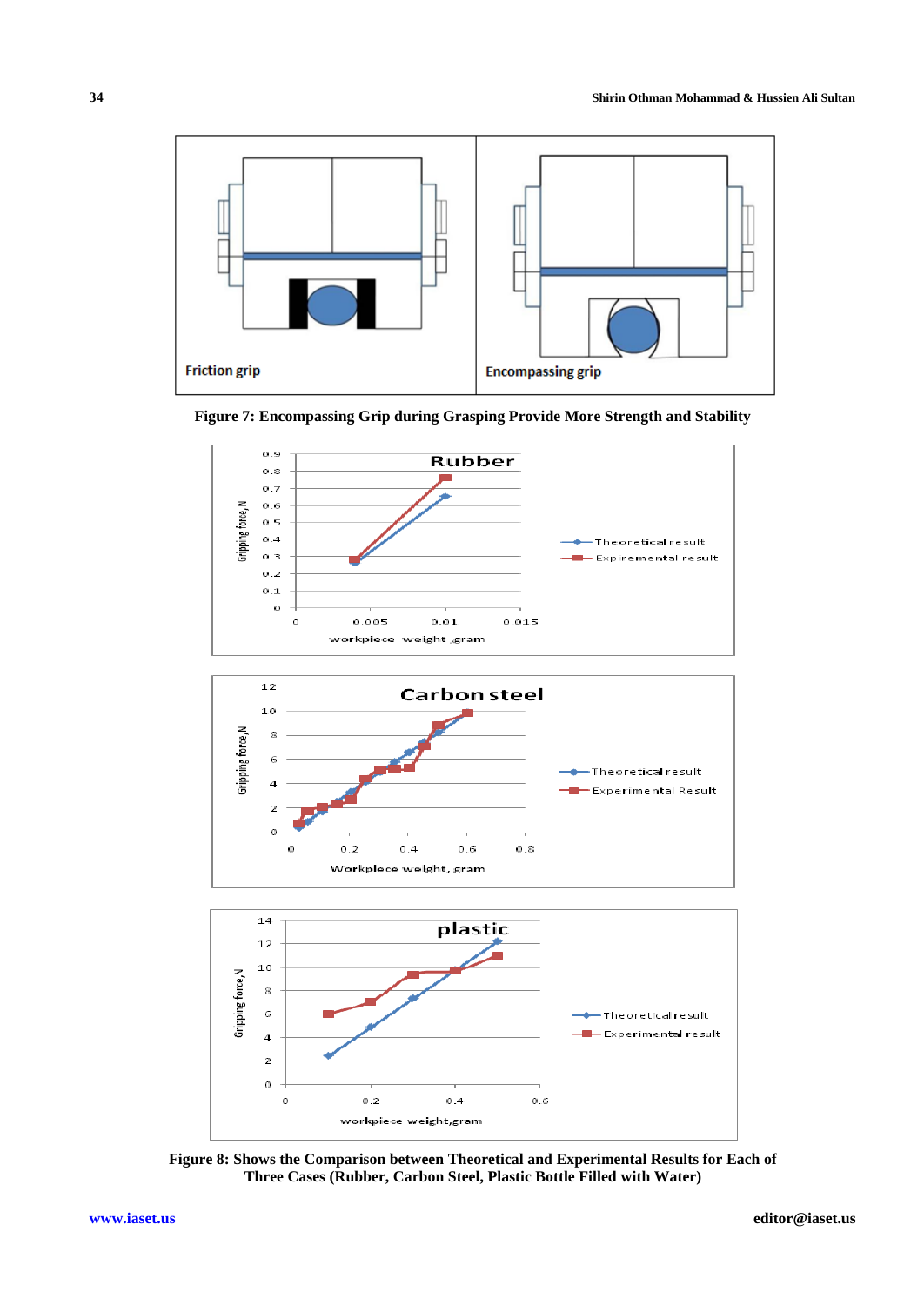#### **REFERENCES**

- 1. Kim GS. Development of a small 6-axis force/moment sensor for robot's fingers. *Measurement Science and Technology* 2004; 15: 2233–2238.
- 2. Daroogheha S, Radhakrishnan T. An analysis for a mini robot gripper using SMA springs. *[International Journal](http://www.actapress.com/Content_Of_Journal.aspx?JournalID=96)  [of Robotics and Automation](http://www.actapress.com/Content_Of_Journal.aspx?JournalID=96)* 2007; 22: 3011-3023.
- 3. [Takaki T,](http://ieeexplore.ieee.org/search/searchresult.jsp?searchWithin=p_Authors:.QT.Takaki,%20T..QT.&searchWithin=p_Author_Ids:37281345000&newsearch=true) [Omata, T.](http://ieeexplore.ieee.org/search/searchresult.jsp?searchWithin=p_Authors:.QT.Omata,%20T..QT.&searchWithin=p_Author_Ids:37281350700&newsearch=true) High-performance anthropomorphic robot hand with grasping-force-magnification mechanism. *[Mechatronics](http://ieeexplore.ieee.org/xpl/RecentIssue.jsp?punumber=3516)* 2011; 16(3): 583-591.
- 4. [Carbone](http://www.sciencedirect.com/science/article/pii/S0736584510001237) G, [González](http://www.sciencedirect.com/science/article/pii/S0736584510001237) A. A numerical simulation of the grasp operation by LARM hand IV: A three finger robotic hand. *Robotics and Computer Integrated Manufacturing* 2011; 27(2): 450-495.
- 5. [Shirafuji](http://www.sciencedirect.com/science/article/pii/S0921889012001200) S, [Hosoda](http://www.sciencedirect.com/science/article/pii/S0921889012001200) K. Detection and prevention of slip using sensors with different properties embedded in elastic artificial skin on the basis of previous experience. *Publication of Robotics and Autonomous Systems,*  Publisher: Elsevier, 8 August 2012.
- 6. [Kim](http://www.sciencedirect.com/science/article/pii/S0888327011003827) HM, [Yoon](http://www.sciencedirect.com/science/article/pii/S0888327011003827) J, [Shin](http://www.sciencedirect.com/science/article/pii/S0888327011003827) HS, [Kim](http://www.sciencedirect.com/science/article/pii/S0888327011003827) GS. Development of cylindrical-type finger force measuring system using force sensors and its characteristics evaluation. *International Journal of Mechanical Systems and Signal Processing* 2012; 27: 513-552.
- 7. Yaqub J, Atif M. Multi fingered robot hand in industrial robot application using tele-operation". MSc thesis, University of Tun Hussein, Malaysia, Feb. 2013.
- 8. Her I, Shih TS, Wu CW. The design of an anthropomorphic hand with seven-bar under actuated fingers. *International Journal of Robotics and Automation* 2013; (1); DOI: 10.2316/Journal. 206. 2013.1.206-3752.
- 9. Langde R, Jaju SB. Designing and development of two finger compound gripper for internal and external gripping. *International Journal of Innovate Research and Development* 2013; 2(3): 815-822.
- 10. Pasluosta C, Tims H, Chiu A. Towards a low-cost robotic hand for upper limb prosthetic applications*. Proceedings of Robotics and Applications.* 2009; track: 664-056.
- 11. Pham DT, Tacgin E. An expert system for selection of robot grippers, *Expert System with Application*  1992; 5: 289–300.
- 12. Friedrich W, Lim P, Nicholls H. Sensory gripping system for variable products in proceedings of IEEE. International Conference on Robotics and Automation, San Francisco, 2000, pp. 1982–1987.
- 13. Lee MH, Nicholls HR. Tactile sensing for mechatronics—a state of art survey. *Mechatronics* 1999; 9: 1–31.
- 14. Tremblay MR, Cutkosky MR, in: IEEE, International Conference on Robotics and Automation, GA, 2–6 May 1993, pp. 429–434.
- 15. Holweg EGM, Howev H, Jongkind W, et al. Slip detection by tactile sensors-algorithms and experimental results, in: IEEE, International Conference on Robotics and Automation, Minneapolis, MN, 22–28 April 1996, pp. 3234–3239.